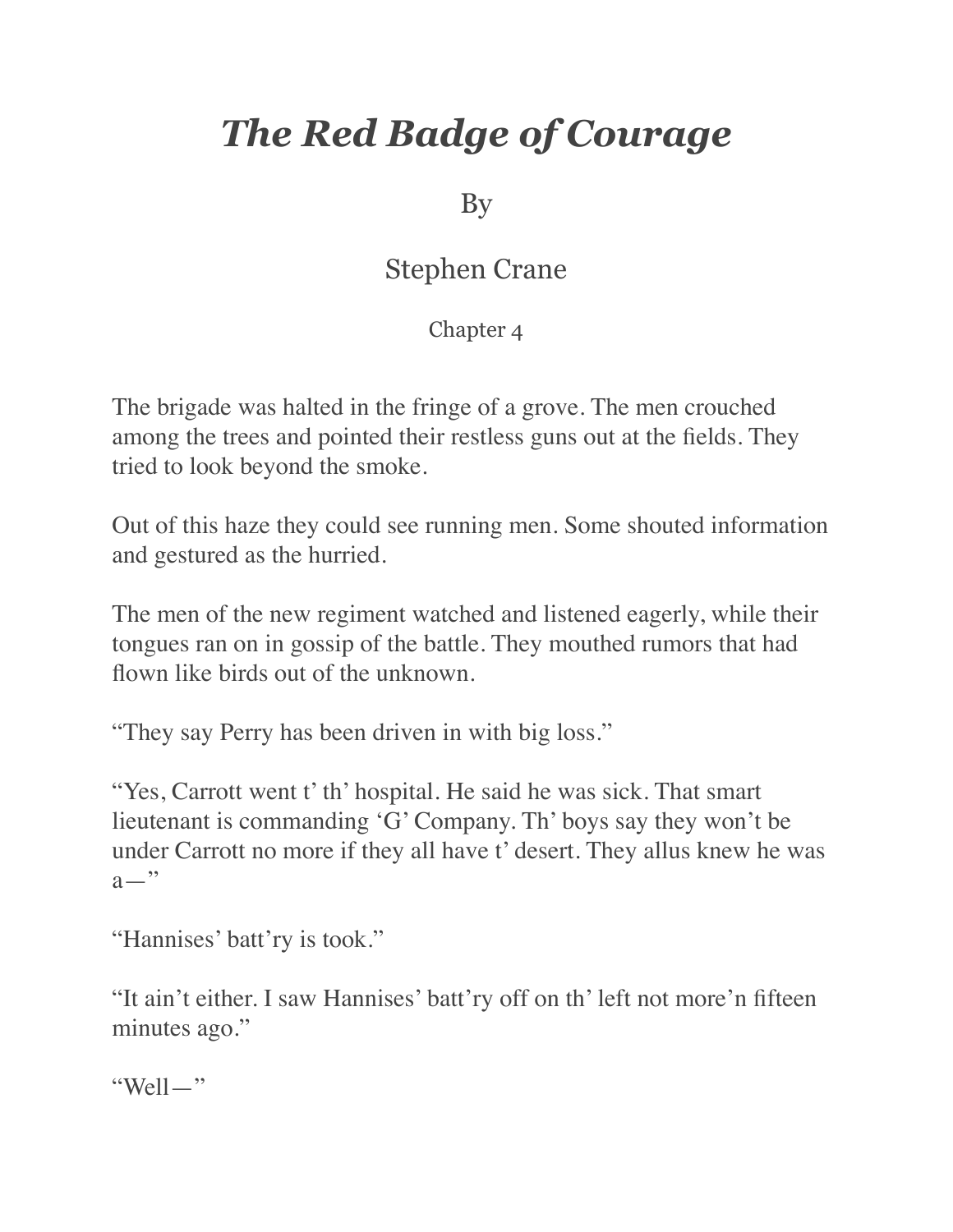"Th' general, he ses he is goin' t' take th' hull command of th' 304th when we go inteh action, an' then he ses we'll do sech fightin' as never another one reg'ment done."

"They say we're catchin' it over on th' left. They say th' enemy driv' our line inteh a devil of a swamp an' took Hannises' batt'ry."

"No sech thing. Hannises' batt'ry was 'long here 'bout a minute ago."

"That young Hasbrouck, he makes a good off'cer. He ain't afraid 'a nothin'."

"I met one of th' 148th Maine boys an' he ses his brigade fit th' hull rebel army fer four hours over on th' turnpike road an' killed about five thousand of 'em. He ses one more sech fight as that an' th' war 'll be over."

"Bill wasn't scared either. No, sir! It wasn't that. Bill ain't a-gittin' scared easy. He was jest mad, that's what he was. When that feller trod on his hand, he up an' sed that he was willin' t' give his hand t' his country, but he be dumbed if he was goin' t' have every dumb bushwhacker in th' kentry walkin' 'round on it. So he went t' th' hospital disregardless of th' fight. Three fingers was crunched. Th' dern doctor wanted t' amputate 'm, an' Bill, he raised a heluva row, I hear. He's a funny feller."

The din in front swelled to a tremendous chorus. The youth and his fellows were frozen to silence. They could see a flag that tossed in the smoke angrily. Near it were the blurred and agitated forms of troops. There came a turbulent stream of men across the fields. A battery changing position at a frantic gallop scattered the stragglers right and left.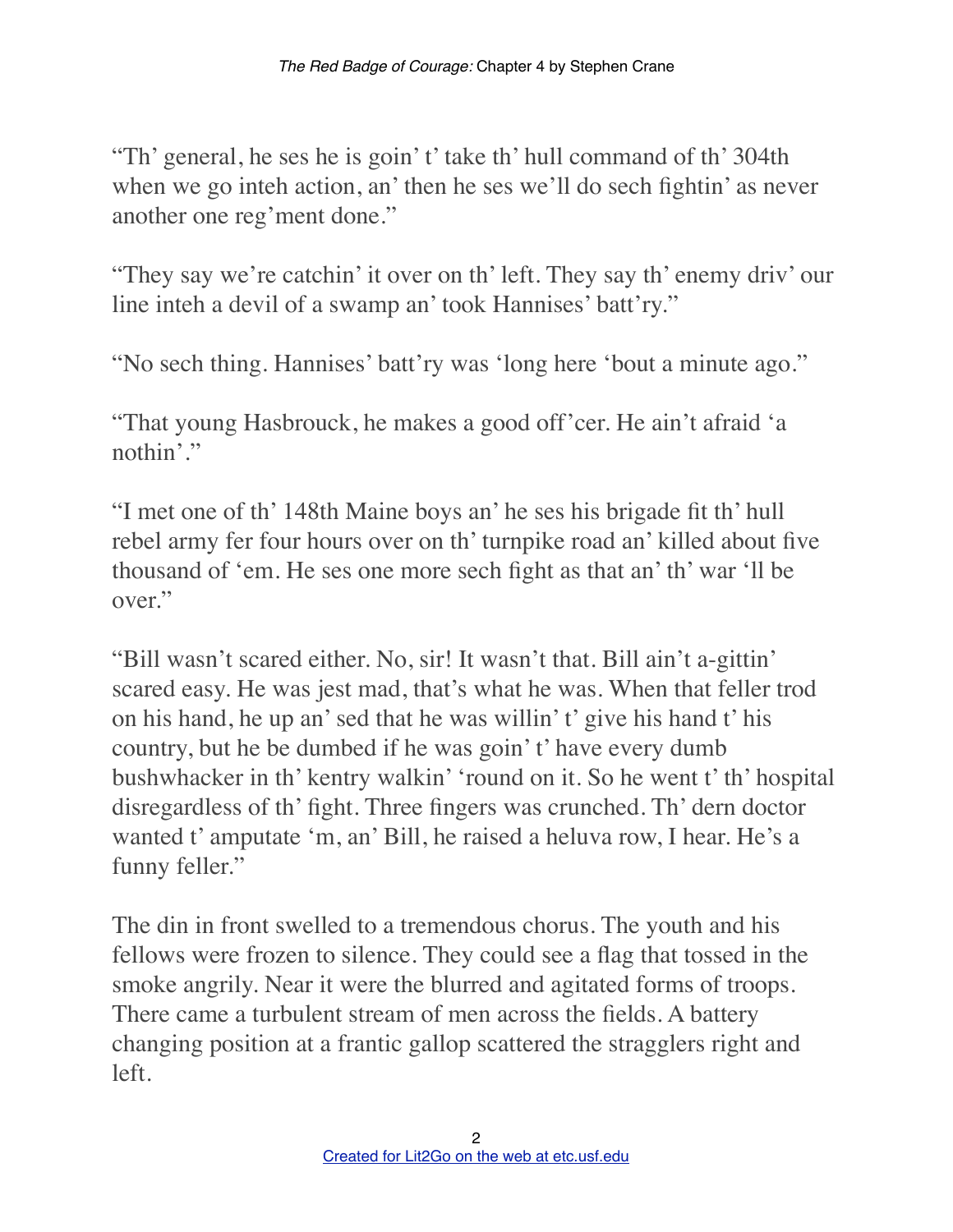A shell screaming like a storm banshee went over the huddled heads of the reserves. It landed in the grove, and exploding redly flung the brown earth. There was a little shower of pine needles.

Bullets began to whistle among the branches and nip at the trees. Twigs and leaves came sailing down. It was as if a thousand axes, wee and invisible, were being wielded. Many of the men were constantly dodging and ducking their heads.

The lieutenant of the youth's company was shot in the hand. He began to swear so wondrously that a nervous laugh went along the regimental line. The officer's profanity sounded conventional. It relieved the tightened senses of the new men. It was as if he had hit his fingers with a tack hammer at home.

He held the wounded member carefully away from his side so that the blood would not drip upon his trousers.

The captain of the company, tucking his sword under his arm, produced a handkerchief and began to bind with it the lieutenant's wound. And they disputed as to how the binding should be done.

The battle flag in the distance jerked about madly. It seemed to be struggling to free itself from an agony. The billowing smoke was filled with horizontal flashes.

Men rushing swiftly emerged from it. They grew in numbers until it was seen that the whole command was fleeing. The flag suddenly sank down as if dying. Its motion as it fell was a gesture of despair.

Wild yells came from behind the walls of smoke. A sketch in gray and red dissolved into a moblike body of men who galloped like wild horses. The veteran regiments on the right and left of the 304th immediately began to jeer. With the passionate song of the bullets and the banshee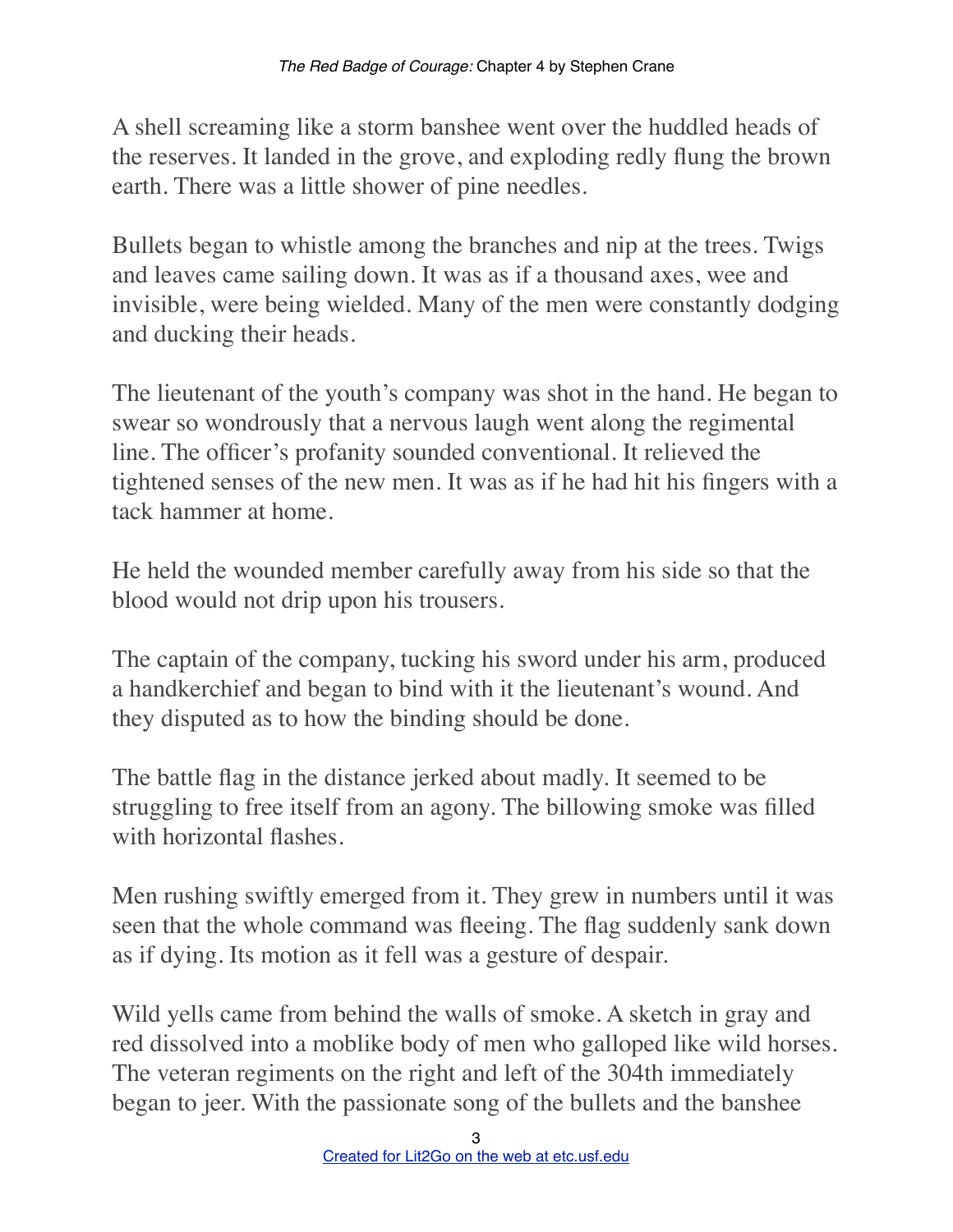shrieks of shells were mingled loud catcalls and bits of facetious advice concerning places of safety.

But the new regiment was breathless with horror. "Gawd! Saunders's got crushed!" whispered the man at the youth's elbow. They shrank back and crouched as if compelled to await a flood.

The youth shot a swift glance along the blue ranks of the regiment. The profiles were motionless, carven; and afterward he remembered that the color sergeant was standing with his legs apart, as if he expected to be pushed to the ground.

The following throng went whirling around the flank. Here and there were officers carried along on the stream like exasperated chips. They were striking about them with their swords and with their left fists, punching every head they could reach. They cursed like highwaymen.

A mounted officer displayed the furious anger of a spoiled child. He raged with his head, his arms, and his legs.

Another, the commander of the brigade, was galloping about bawling. His hat was gone and his clothes were awry. He resembled a man who has come from bed to go to a fire. The hoofs of his horse often threatened the heads of the running men, but they scampered with singular fortune. In this rush they were apparently all deaf and blind. They heeded not the largest and longest of the oaths that were thrown at them from all directions.

Frequently over this tumult could be heard the grim jokes of the critical veterans; but the retreating men apparently were not even conscious of the presence of an audience.

The battle reflection that shone for an instant in the faces on the mad current made the youth feel that forceful hands from heaven would not